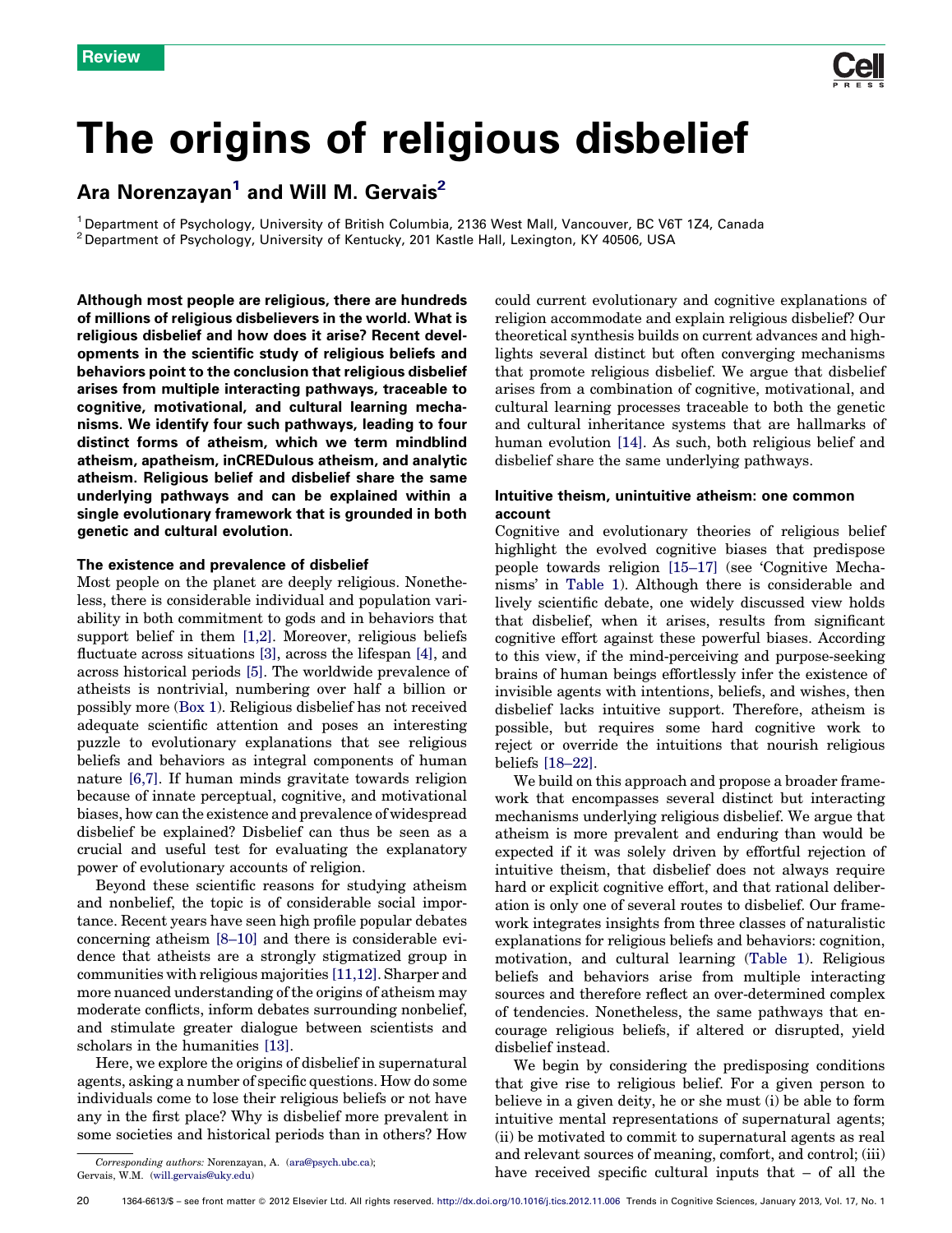## <span id="page-1-0"></span>Box 1. Atheism: definitions, measurement issues, and worldwide numbers

Definitions. The term 'atheism' in its most straightforward (dictionary) sense refers simply to the lack of belief in God or gods. However, the term is controversial and hotly debated. Some, for example, associate atheism with anti-theism, or fervent and absolute rejection of religion [\[8\]](#page-4-0). However, this definition describes only a vociferous subset of selfdescribed atheists. Atheism is related to, but distinct from, secularity [\[5\]](#page-4-0), which refers to beliefs, practices, and institutions that are unrelated to religion, but often coexist with it. There is also agnosticism, which is a stance regarding the unknowability of the existence of gods, not a statement about belief in their (non)existence. There may be other stances as well [\[69\]](#page-5-0). The degree to which these labels reflect real psychological differences is an interesting open question [\[37,38,70\]](#page-5-0). Psychological researchers often sidestep these semantic issues by measuring participants' degrees of particular religious beliefs, commitments, attitudes, and practices, rather than asking people to self-report based on semantically 'sticky' dictionary labels.

Measurement issues. Psychologists and sociologists typically rely on self-reports to assess atheism and various forms of disbelief, as well as religious attendance. Disbelief can be measured as a form of selfascribed label (atheist, agnostic, nonbeliever, religious), as well as based on Likert scales that measure degree of religious belief or

mentally representable supernatural agents – one or more specific deities should be believed in and committed to as real and important; and (iv) maintain this commitment without further analytic cognitive processing. This framework suggests that alterations to any of these four basic conditions could encourage disbelief. Next, we identify and describe four distinct pathways to disbelief that are characterized by different psychological qualities, which reflect different ways to alter those conditions [\(Table](#page-3-0) 2).

## Lack of intuitive support for personal gods: mind-blind atheism

Supernatural agents are overwhelmingly described as personified beings with beliefs, desires, and intentions, who use their powers to enter into social relationships with humans, relieve existential anxieties, and monitor their social behavior. Therefore, conceptualizing a personal God or gods requires mentalizing abilities, and individuals with poor mentalizing abilities may exhibit 'mindblind atheism', which results from difficulties to conceptualize mindful supernatural agents intuitively.

Converging evidence from cognitive neuroscience, developmental psychology, and social psychology highlights the centrality of mentalizing to the mental representation of gods [\[23,24\].](#page-4-0) Neuroimaging studies find that thinking about or praying to God activates brain networks known to be implicated in mentalizing [\[25,26\].](#page-4-0) Moreover, children's reasoning about God's mental states tracks the cognitive development of mentalizing tendencies [\[27,28\].](#page-4-0) Finally, mentalizing tendencies are associated with a greater tendency to personify God [\[29\]](#page-4-0), and the same mentalizing biases that are typically found when reasoning about other peoples' minds are also found when inferences are made about God's mind [\[16,30,31\]](#page-4-0).

If mentalizing supports the mental representation of gods, then weaker mentalizing tendencies, associated with the autistic spectrum and also commonly found in men more than in women, may undermine the intuitiveness of supernatural agents and reduce religious belief. Recent studies provide support for this hypothesis. First, the

commitment. Implicit and indirect measures of disbelief are in their infancy [\[38,71\]](#page-5-0) and could break new ground by offering new ways to examine a very old question.

Worldwide prevalence. International surveys assessing the prevalence of atheists face many methodological challenges. In deeply religious societies, such as Iran, Brazil, and the United States, there is deep distrust of atheists [\[11,12\],](#page-4-0) which means that the reported numbers likely underestimate the prevalence of disbelievers. Conversely, in societies with government-enforced atheism, such as China and Cuba, there is the opposite problem: numbers likely overestimate the prevalence of atheism because cultural norms or fear of persecution push people to mask their religiosity. Moreover, some people do not believe in God, but nevertheless attend religious services, such as many American secular Jews and Scandinavians who consider themselves 'cultural Christians' [\[44\].](#page-5-0) Finally, these surveys measure explicit beliefs and identities, not implicit beliefs and underlying intuitions and motivations, which are better investigated with laboratory methods [\[72\]](#page-5-0). Nevertheless, a recent worldwide survey estimated that, if atheists around the world were grouped together, their global prevalence would be very large, exceeded only by Christians, Muslims, and Hindus [\[1\]](#page-4-0).

autism spectrum is associated with lower levels of belief in a personal God [\[24\].](#page-4-0) Second, men tend to be less religious than women, and men are overrepresented among atheists [\[32\]](#page-4-0). Crucially, mentalizing tendencies statistically mediate both of these effects, controlling for a number of potentially confounding factors [\[24\].](#page-4-0) Taken together, these findings support the hypothesis that one path towards greater disbelief arises from comparatively weak mentalizing abilities, which render the representation of personified divine beings unintuitive.

#### Unmotivated to find gods: apatheism

Most people can mentally represent gods with ease. Beyond mental representation, however, several other factors might motivate people to care about supernatural agents, whether benevolent or malevolent, as sources of order, emotional comfort, and meaning. The term 'apatheism' (see J. Rauch, May 2003, The Atlantic Monthly [http://](http://bit.ly/10GZYMU) [bit.ly/10GZYMU](http://bit.ly/10GZYMU)) is a useful way to characterize a stance of indifference towards religion that, we argue, arises from conditions of existential security. It has long been hypothesized that widespread human suffering and threats to human welfare encourage motivational states that make many religious beliefs and practices deeply comforting and meaningful [\[33,34\]](#page-4-0). In the laboratory, several interrelated existential threats have been found to increase religious motivations. Awareness of death [\[35–38\],](#page-5-0) suffering [\[34\]](#page-5-0), perceptions of randomness and uncertainty [\[39,40\],](#page-5-0) perceived loss of personal control [\[41\]](#page-5-0), and social isolation [\[42\]](#page-5-0) intensify belief in a personal God who offers immortality, meaning, external control, social bonding, and stability. These effects have important real-world implications. One longitudinal study found that religious commitment increased among New Zealanders immediately after a severe earthquake, but only among citizens who were directly affected by it [\[43\].](#page-5-0) Religious engagement is far stronger in societies marked by poverty, high infant mortality, short life-spans, economic inequality, and nonexistent or unreliable government services and social safety nets [\[2,34\]](#page-4-0). Conversely, as social conditions become more existentially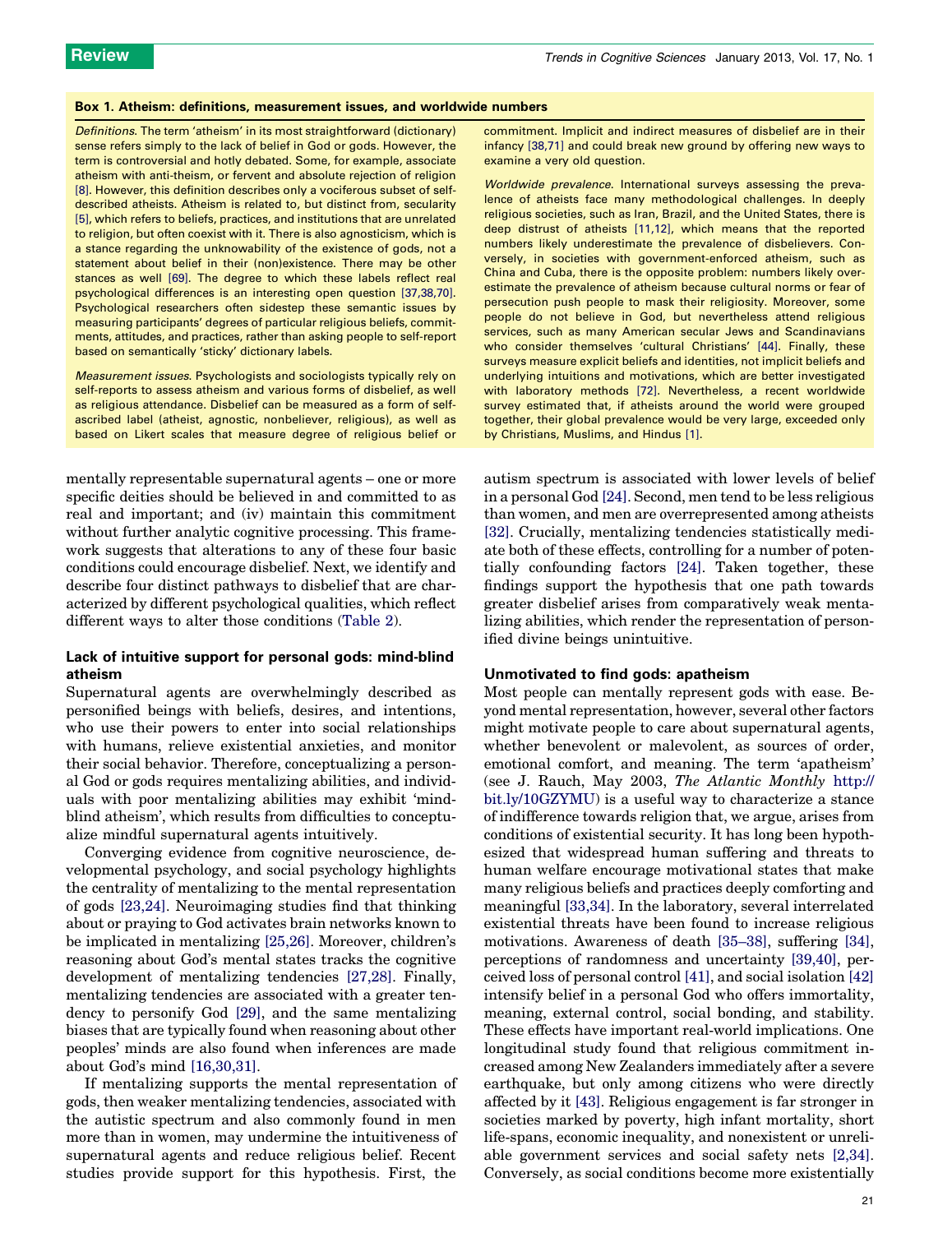| <b>Mechanisms</b>                                                       | <b>Description</b>                                                                                                                                                                                                             | Role in religious tendencies                                                                                                                                                                                                                            |  |  |  |  |  |
|-------------------------------------------------------------------------|--------------------------------------------------------------------------------------------------------------------------------------------------------------------------------------------------------------------------------|---------------------------------------------------------------------------------------------------------------------------------------------------------------------------------------------------------------------------------------------------------|--|--|--|--|--|
| Cognitive (intuitive support)                                           |                                                                                                                                                                                                                                |                                                                                                                                                                                                                                                         |  |  |  |  |  |
| Mentalizing, mind-perception,<br>or Theory of Mind [75]                 | Thinking about and inferring the mental states of<br>others                                                                                                                                                                    | Intuitive grasp of the minds of gods and spirits as<br>personified beings with intentions and mental<br>states (what they think, want, wish, etc.), allowing<br>simulated interactions with them [25-<br>28,30,31,63,76,77]                             |  |  |  |  |  |
| Mind-body dualism [78,79]                                               | The intuition that minds can operate independent<br>of, and are distinct from, physical bodies                                                                                                                                 | Increases the intuitive plausibility of, and belief in,<br>bodiless intentional agents, such as spirits and<br>gods (Willard, A. and Norenzayan, A., unpublished<br>manuscript)                                                                         |  |  |  |  |  |
| Teleology [64,80]                                                       | The intuition that even naturally occurring events<br>and objects in the world exist for a purpose                                                                                                                             | Increases the plausibility of the idea of "creator"<br>gods and spirits who have purposefully designed<br>objects, people, and events [81]                                                                                                              |  |  |  |  |  |
| Motivational (conditions of existential insecurity)                     |                                                                                                                                                                                                                                |                                                                                                                                                                                                                                                         |  |  |  |  |  |
| Awareness of or exposure<br>to mortality [33,82]                        | Environments where mortality levels are high<br>and temporary reminders of death activate a<br>psychological threat that leads to various<br>reactions to overcome death, symbolically<br>or literally                         | Increases the motivation to believe in a<br>supernatural world that provides a stable,<br>culturally-shared belief system and encourages<br>some belief in literal immortality of the self [35-37]                                                      |  |  |  |  |  |
| Lack of control/perceptions<br>of randomness or<br>incongruency [60,83] | Environments and experiences reflecting<br>suffering, loss of control, randomness, and<br>uncertainty activate a psychological threat<br>that leads to reactions to restore control,<br>stability, predictability, and meaning | Increases the motivation to believe in powerful,<br>interventionist gods and spirits who provide<br>control, order, stability, and meaning [34,39-<br>41,43,84]                                                                                         |  |  |  |  |  |
| Social isolation [85]                                                   | Feelings of social isolation or exclusion prompt<br>the need for social contact, and increase the<br>tendency to anthropomorphize and to restore<br>social ties                                                                | Increases the motivation to imagine personified<br>supernatural agents who provide companionship,<br>care, and social contact [42,86]                                                                                                                   |  |  |  |  |  |
| Cultural learning (cultural support)                                    |                                                                                                                                                                                                                                |                                                                                                                                                                                                                                                         |  |  |  |  |  |
| Conformist and prestige<br>bias [46,50,51]                              | Psychological tendencies to selectively imitate<br>the beliefs and behaviors that are common<br>(conformist bias) and seen among high-status<br>individuals (prestige bias) in one's group                                     | Both strategies facilitate the propagation and<br>stabilization of religious beliefs to the extent that<br>they are common or are endorsed by high-status<br>individuals [45,47,87]                                                                     |  |  |  |  |  |
| Credibility-enhancing<br>displays (CREDs) [52,53]                       | Witnessing extravagant (often but not always<br>costly) displays that reflect credible belief<br>increase the likelihood of internalizing those<br>beliefs                                                                     | Observing extravagant religious displays that<br>betray credible belief in gods and spirits (fasts,<br>sacrifices, costly rituals) cause a cultural cascade of<br>religious belief-behavior complexes [48,52,87]                                        |  |  |  |  |  |
| Social surveillance [88,89]                                             | Awareness of being under social surveillance<br>strengthens cooperative tendencies among<br>strangers, allowing groups to expand in size                                                                                       | Sincere belief in supernatural surveillance (e.g.,<br>watchful gods who always monitor and intervene)<br>expands the scale of cooperation to ever larger<br>groups, leading to the cultural spread of beliefs in<br>these supernatural monitors [56,58] |  |  |  |  |  |

<span id="page-2-0"></span>

|  |  |  | Table 1. Key hypothesized mechanisms that give rise to or intensify religious beliefs and behaviors |
|--|--|--|-----------------------------------------------------------------------------------------------------|
|  |  |  |                                                                                                     |

secure, religious belief and attendance decline [\[2\].](#page-4-0) Even within the same society, religiosity declines over time as conditions become more secure [\[2\].](#page-4-0) Some of the least religious societies on earth are found in contemporary Northern Europe and Scandinavia; not surprisingly, these are perhaps the most existentially secure societies in the history of humanity [\[44\]](#page-5-0). Where life is safe and predictable, people are less motivated to turn to gods for succor.

# Little cultural support for faith in gods: inCREDulous atheism

'InCREDulous atheism' results from people simply not receiving cultural inputs that encourage the belief that any god(s) are potent, relevant, or even real [\[45\]](#page-5-0). Similar to apatheism, this path is characterized by indifference to religion rather than opposition to it. Cultural learning strategies enable learners to acquire beliefs and behaviors from models through imitation and instruction [\[46\]](#page-5-0), and religious beliefs are no exception [\[47,48\].](#page-5-0) People rely on a wide variety of different cultural learning strategies [\[49\]](#page-5-0), and supernatural agents supported by these strategies are more compelling. This leads to a cultural evolutionary process wherein some variants of beliefs propagate at the expense of others. People preferentially imitate beliefs and behaviors perceived to be normative or common [\[50\]](#page-5-0) and that are displayed by prestigious members of one's group [\[51\].](#page-5-0) Moreover, cultural learners – even young children – preferentially imitate cultural models whose expressed beliefs are backed by 'credibility enhancing displays' of that belief (henceforth CREDs) [\[48,52,53\]](#page-5-0). The idea is that 'actions speak louder than words.' Therefore, religious beliefs that are backed up by displays that would be costly to an individual not holding the underlying belief [\[54\]](#page-5-0) (e.g., frequent religious attendance, religious prosocial acts, and extravagant rituals) are more likely to be propagated than those that are not [\[47\].](#page-5-0) People come to passionately commit to those supernatural agents supported by CREDs in their local environment, while being skeptical of those agents unsupported by CREDs. Hence, a cultural learner growing up in the devoutly Christian areas of the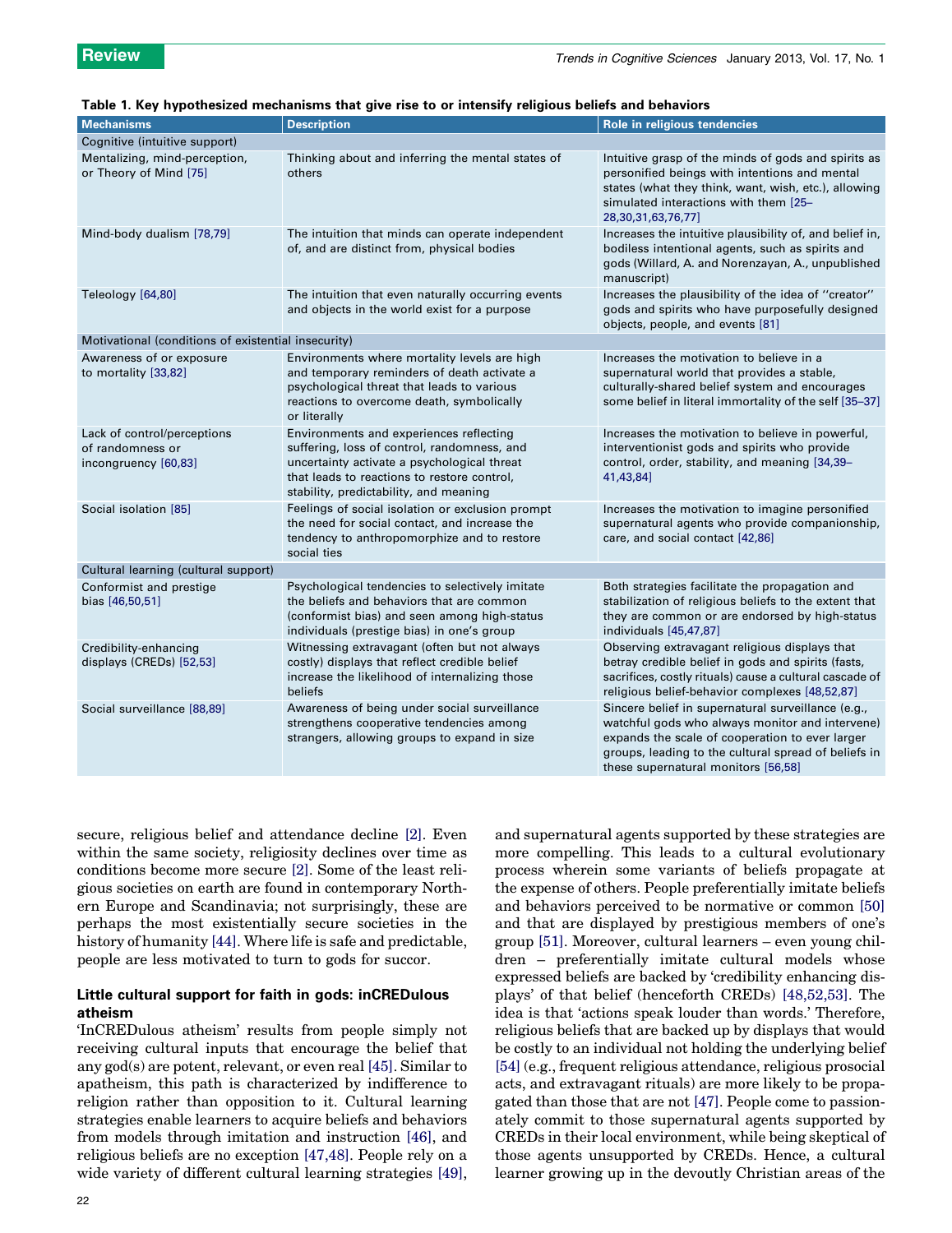| <b>Pathway</b>                | <b>Characteristics</b>                                                                                                                                                                                                                                                                                                                                                                                                                                                                                      |
|-------------------------------|-------------------------------------------------------------------------------------------------------------------------------------------------------------------------------------------------------------------------------------------------------------------------------------------------------------------------------------------------------------------------------------------------------------------------------------------------------------------------------------------------------------|
| Mind-blind<br>atheism         | Intuitive difficulties in understanding religious<br>agents; arises from deficits in mentalizing that<br>erode the intuitive foundations of belief in a<br>personal God, spirits, and other religious<br>agents with rich mental states who are<br>believed to interact with humans and respond<br>to their wishes and concerns (such as in prayer)                                                                                                                                                         |
| Apatheism                     | Indifference to religious agents and practices<br>found among individuals, as well as in contexts<br>and cultures, that are characterized by<br>existential security, such as longevity, physical<br>and social safety, stability and controllability;<br>closely related to inCREDulous atheism                                                                                                                                                                                                            |
| <b>InCREDulous</b><br>atheism | Indifference towards religious agents and<br>practices found in cultural or subcultural<br>contexts where there is a relative absence of<br>exposure to credible displays of faith in God or<br>gods, such as frequent religious attendance,<br>costly ritual participation, religious prosociality<br>and religious sacrifice, typically in societies<br>with strong secular institutions and effective<br>governance that take on the prosocial<br>functions of religion; closely related to<br>apatheism |
| Analytic<br>atheism           | Explicit and implicit rejection of religious<br>beliefs. Arises from habitual or situationally<br>salient analytic thinking that blocks or<br>overrides intuitions supporting religious<br>beliefs and encourages religious skepticism                                                                                                                                                                                                                                                                      |

<span id="page-3-0"></span>Table 2. Four distinct origins of religious disbelief

southern United States known as the 'Bible Belt' will be more likely to endorse the Christian God than a culturally foreign deity such as Zeus or Shiva [\[55\].](#page-5-0) By the same logic, if an individual grows up in a cultural context comparatively devoid of cues that others believe in any gods at all, religious belief might not take root [\[45,56\].](#page-5-0) Tellingly, even children of religious parents in Scandinavia are likely to become nonbelievers if they do not witness credibility enhancing displays of their parents' faith [\[57\]](#page-5-0).

A second cultural evolutionary force promoting atheism stems from credible secular alternatives to the cooperation-facilitating functions of religion. Belief in watchful gods who monitor and intervene in human affairs may culturally spread by encouraging cooperative tendencies that allow anonymous groups of strangers to expand in size [\[56,58,59\]](#page-5-0). However, reliable secular institutions such as governments, courts, and the police can supplant religion in many societies. People perceive God and government as interchangeable sources of external control and stability [\[60,61\]](#page-5-0). Belief in God, commitment to supernatural monitoring, and distrust of atheists all decline as societies develop strong secular alternatives to religion (Norenzayan, A. and Gervais, W.M., unpublished manuscript). These beliefs also decline situationally, when reminders of these institutions are made salient [\[62\].](#page-5-0) Therefore, strong, reliable governments might be another potent factor underlying inCREDulous atheism. Combined with conditions of existential security and relative absence of sincere religious displays, effective secular institutions undermine religion and its place in society. As religion plays a less prominent role in society, it declines further still, because there is simply less opportunity for religious CREDs to influence cultural learners.

#### Overcoming intuition: analytic atheism

Finally, some people become atheists also because they turn against the intuitive biases that make some supernatural concepts intuitive. If – as much recent research suggests  $[3,15-17,21,63-66]$  – belief in gods and spirits is supported by core intuitive biases, then atheism can emerge when such intuitions are revised or overruled by more analytic processes. We term this 'analytic atheism'. Religious beliefs receive support from many intuitive processes, and reliance on intuitive thinking predicts stronger belief in God and in related supernatural concepts [\[3,65,66\].](#page-4-0) Conversely, analytic thinkers show weaker religious belief and tend to lose their religious fervor, even if they were initially raised in a religious environment [\[65\]](#page-5-0). Moreover, analytic thinkers, when they do endorse religious beliefs, favor less anthropomorphic and more intellectualized religious concepts, such as belief in a distant, non-intervening God (Deism), and belief that the universe and God are identical (Pantheism) [\[66\].](#page-5-0) Experimental work accords with these correlational findings, providing causal evidence that analytic thinking erodes religious belief. Experimental inductions that activate analytic processing, such as perceptual disfluency (e.g, reading a hardto-read font), incidental visual exposure to a thinking pose (seeing Rodin's 'Thinker'), implicit priming of analytic thinking concepts ('think', 'ponder', 'reflect'), and recalling a decision made analytically promote religious disbelief [\[3,65\].](#page-4-0) Analytic overriding of intuitions can, but need not, involve effortful processing, because even subtle prods towards analytic thinking (disfluent fonts and implicit primes) encourage religious disbelief. These findings suggest that analytic cognitive strategies, available habitually or situationally, can overrule or block the intuitions that support religious belief, leading to religious skepticism.

# Bringing the various atheisms together: scientists and Scandinavians

In summary, religious disbelief is not a unitary phenomenon that results from a single process. It can arise from multiple pathways and, as a result, can have different qualities. We have identified four such pathways, although there could be others that future research may discover. Whereas mind-blind atheism does not 'get' religion, apatheism and inCREDulous atheism are indifferent towards religion, and analytic atheism is skeptical of and rejects religion. These four paths to atheism are theoretically distinct, but are often intertwined in the real world. We consider two examples.

As a first example, why are scientists less religious than the general population [\[67\]](#page-5-0)? To begin with, analytic thinkers are likely to be more attracted to science than are intuitive thinkers. The scientific enterprise selects for and encourages a materialistic understanding of the world that in many ways is counterintuitive [\[68\].](#page-5-0) Scientific training further cultivates habitual use of analytic thinking, possibly rendering it less cognitively effortful with practice. Moreover, we speculate that scientific subcultures enjoy high levels of existential security and generally operate in the context of societies with strong secular institutions, where religious displays are less normative. In scientific communities, disbelief is common and more pronounced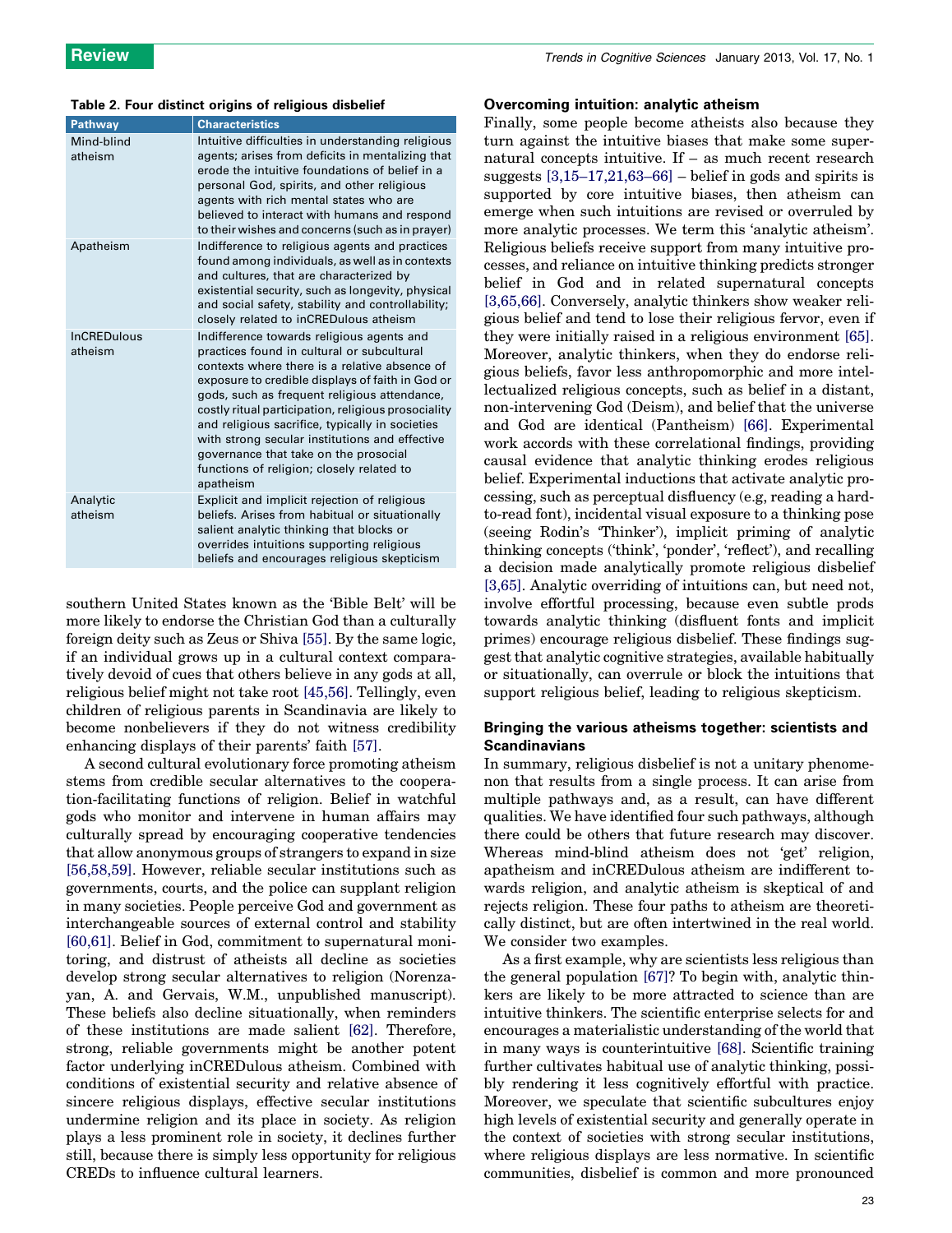<span id="page-4-0"></span>among the most prestigious members [\[67\];](#page-5-0) therefore, conformity and prestige-driven cultural learning processes might further encourage disbelief. These various pathways converge in creating a subculture of majority nonbelievers.

As a second example, why are Scandinavian societies some of the least religious on Earth [2,44]? Whereas the intuitions that support theistic beliefs may have stayed intact, these societies of apatheists and inCREDulous atheists enjoy high levels of existential security, strong and stable governments with social safety nets, and they no longer witness passionate displays of religiosity in the public sphere. These factors were likely mutually reinforcing: increases in existential security reduced motivations to attend religious services, in turn causing further declines of religious belief, leading to a cascade of irreligion. Furthermore, these societies have gradually and successfully replaced religion with effective secular institutions that encourage cooperation and enjoy very high levels of science education [\[44\],](#page-5-0) which further encourages and reinforces analytic thinking that fosters religious skepticism.

So is atheism a 'hard sell', as many evolutionary and cognitive theorists of religion have argued? The answer, as is often the case when asking a complex question about a complex phenomenon, is that it depends. Religious beliefs make good intuitive fits for human brains [15–21], and in this regard religion has a head start over atheism. However, this does not necessarily imply that all atheism is psychologically superficial, effortfully maintained, or culturally unsustainable. There are many open questions for future research (Box 2), but once the theoretical scope is broadened to accommodate the many mutually reinforcing paths to disbelief, it becomes evident that, under the right

#### Box 2. Questions for future research

- Are 'theistic' intuitions (e.g., that mental life is distinct from physical events [18], that some events are ''fated'' to happen [\[73\],](#page-5-0) or that one's life has a meaning and purpose [\[74\]\)](#page-5-0) commonly found among nonbelievers? Might these intuitions result in paranormal and superstitious beliefs? In what ways might there be other such intuitions, values, and behaviors that are found among nonbelievers?
- Are there psychological differences between 'lifetime atheists', who were raised without religion, and "atheist converts", who were raised religious, but abandoned religion later in life? What cognitive, motivational, and cultural learning processes explain these differences?
- $\bullet\,$  How do children come to adopt belief in supernatural agents, such as God, ghosts, and Santa Claus, and how is it that over time they maintain belief in some, but abandon belief in others?
- How do the four types of atheism presented in this article interactively affect religious disbelief?
- How might explicit and implicit religious cognitions converge and diverge in these four pathways to atheism?
- Does analytic thinking inhibit intuitions that make religious cognition attractive or merely allow people to override theistic beliefs encouraged by these intuitions?
- Does suffering sometimes lead to loss of faith (called the problem of theodicy)? For whom and under what circumstances?
- Do believers have different reactions to different types of atheism? Is a lifelong atheist more or less threatening than an apostate?
- In considering atheism around the world, how much do these four pathways explain?

conditions, atheism can flourish and reach a viable cultural equilibrium. We might be witnessing the beginnings of a novel transition in human history – the existence of religious disbelief and societies without belief in gods.

#### **References**

- 1 Zuckerman, P. (2007) Atheism: contemporary numbers and patterns. In The Cambridge Companion to Atheism (Martin, M., ed.), pp. 47–65, Cambridge University Press
- 2 Norris, P. and Inglehart, R. (2004) Sacred and Secular: Religion and Politics Worldwide, Cambridge University Press
- 3 Gervais, W.M. and Norenzayan, A. (2012) Analytic thinking promotes religious disbelief. Science 336, 493–496
- 4 McCullough, M.E. et al. (2005) The varieties of religious development in adulthood: a longtitudinal investigation of religion and rational choice. J. Pers. Soc. Psychol. 89, 78–89
- 5 Taylor, C. (2007) A Secular Age, Belknap Harvard
- 6 Johnson, D. (2012) What are atheists for? Hypotheses on the functions of non-belief in the evolution of religion. Religion Brain Behav. 2, 48–70
- 7 Geertz, A.W. and Markusson, G.I. (2010) Religion is natural, atheism is not: on why everybody is both right and wrong. Religion 40, 152–165
- 8 Dawkins, R. (2008) The God Delusion, Houghton Mifflin Harcourt
- 9 Hedges, C. (2008) I Don't Believe in Atheists, Free Press
- 10 Haidt, J. (2012) The Righteous Mind: Why Good People are Divided by Politics and Religion, Pantheon Books
- 11 Gervais, W.M. et al. (2011) Do you believe in atheists? Distrust is central to anti-atheist prejudice. J. Pers. Soc. Psychol. 101, 1189–1206
- 12 Edgell, P. et al. (2006) Atheists as 'other': moral boundaries and cultural membership in American society. Am. Sociol. Rev. 71, 211–234
- 13 Slingerland, E. and Collard, M., eds (2012) Creating Consilience: Integrating Science and the Humanities, Oxford University Press
- 14 Boyd, R. et al. (2011) The cultural niche: why social learning is essential for human adaptation. Proc. Natl. Acad. Sci. U.S.A. 108, 10918–10925 15 Boyer, P. (2001) Religion Explained, Basic Books
- 16 Barrett, J.L. (2000) Exploring the natural foundations of religion. Trends Cogn. Sci. 4, 29–34
- 17 Atran, S. and Norenzayan, A. (2004) Religion's evolutionary landscape: counterintuition, commitment, compassion, communion. Behav. Brain Sci. 27, 713–770
- 18 Bloom, P. (2007) Religion is natural. Dev. Sci. 10, 147–151
- 19 Boyer, P. (2008) Religion: bound to believe? Nature 455, 1038–1039
- 20 Bering, J. (2002) The existential theory of mind. Rev. Gen. Psychol. 6, 3–24
- 21 Bering, J. (2011) The Belief Instinct: The Psychology of Souls, Destiny, and the Meaning of Life, W.W. Norton
- 22 Slingerland, E. (2008) What Science Offers the Humanities: Integrating Body and Mind, Cambridge University Press
- 23 Gervais, W.M. Religious cognition. In Religion, Personality, and Social Behavior (Saroglou, V., ed.), Psychology Press (in press)
- 24 Norenzayan, A. et al. (2012) Mentalizing deficits constrain belief in a personal God. PLoS ONE 7, e36880
- 25 Schjoedt, U. et al. (2009) Highly religious participants recruit areas of social cognition in personal prayer. Soc. Cogn. Affect. Neurosci. 4, 199-207
- 26 Kapogiannis, D. et al. (2009) Cognitive and neural foundations of religious belief. Proc. Natl. Acad. Sci. U.S.A. 106, 4876–4881
- 27 Lane, J.D. et al. (2010) Children's understanding of ordinary and extraordinary minds. Child Dev. 81, 1475–1489
- 28 Taylor, M. and Carlson, S.M. (1997) The relation between individual differences in fantasy and theory of mind. Child Dev. 68, 436–455
- 29 Gray, K. et al. (2010) Distortions of mind perception in psychopathology. Proc. Natl. Acad. Sci. U.S.A. 108, 477–479
- 30 Epley, N. et al. (2009) Believers' estimates of God's beliefs are more egocentric than estimates of other people's beliefs. Proc. Natl. Acad. Sci. U.S.A. 106, 21533–21538
- 31 Gervais, W.M. and Norenzayan, A. (2012) Like a camera in the sky? Thinking about God increases public self-awareness and socially desirable responding. J. Exp. Soc. Psychol. 48, 298–302
- 32 Stark, R. (2002) Physiology and faith: addressing the 'universal' gender difference in religious commitment. J. Sci. Study Religion 41, 495–507
- 33 Atran, S. (2002) In Gods we Trust: The Evolutionary Landscape of Religion, Oxford University Press